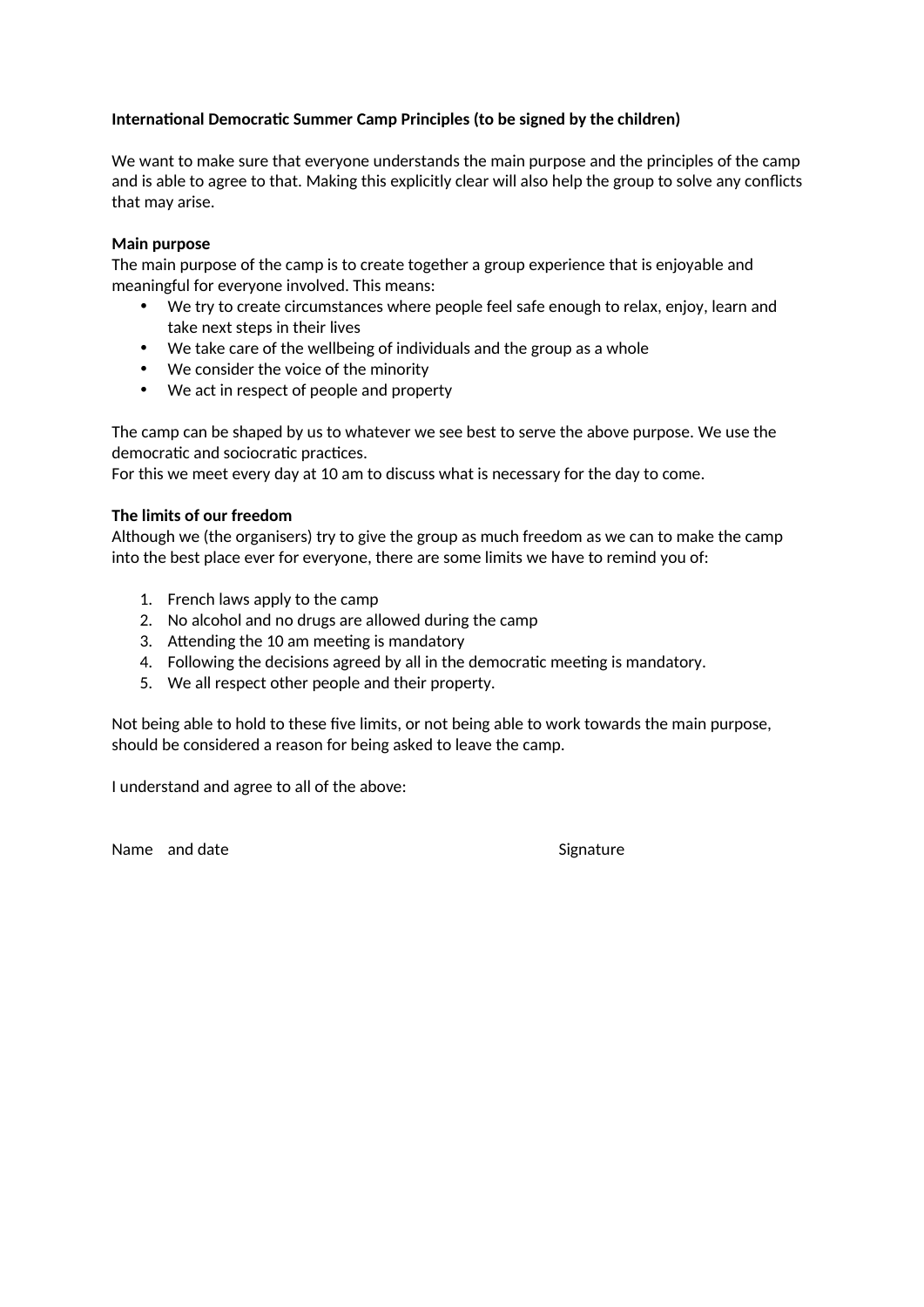For parents:

# *INTERNATIONAL DEMOCRATIC SUMMER SUMMER CAMP CONSENT FORM*

|                              | This consent form covers all activities to take place at<br>the International Summer Camp. Please email to us.<br>Your child cannot participate without it being<br>completed and submitted. You will need to arrange<br>your own travel insurance and health insurance and<br>provide us with a certificate of proof. |            |                          |           |
|------------------------------|------------------------------------------------------------------------------------------------------------------------------------------------------------------------------------------------------------------------------------------------------------------------------------------------------------------------|------------|--------------------------|-----------|
|                              |                                                                                                                                                                                                                                                                                                                        |            |                          |           |
|                              |                                                                                                                                                                                                                                                                                                                        |            |                          |           |
|                              |                                                                                                                                                                                                                                                                                                                        |            |                          |           |
|                              | <u> 1989 - Johann Stoff, deutscher Stoff, der Stoff, der Stoff, der Stoff, der Stoff, der Stoff, der Stoff, der S</u>                                                                                                                                                                                                  |            |                          |           |
|                              |                                                                                                                                                                                                                                                                                                                        |            |                          |           |
|                              |                                                                                                                                                                                                                                                                                                                        |            |                          |           |
|                              | Person to contact in an Emergency entitled and the control of the Person to contact in an Emergency                                                                                                                                                                                                                    |            |                          |           |
|                              | Medical Statement to be completed by Participant named above. Please circle answers.                                                                                                                                                                                                                                   |            |                          |           |
|                              | Is your child Fit and Healthy and able to participate in the named activities?                                                                                                                                                                                                                                         |            | <b>YES</b><br><b>NO</b>  |           |
| you can take part on         | Please answer the following questions by circling the answer, if you answer yes to any of the<br>questions; please provide further details below in the space provided or please call us to discuss if                                                                                                                 |            |                          |           |
| Medication?                  | Does your child have any conditions that require treatment or                                                                                                                                                                                                                                                          | <b>YES</b> |                          | NO.       |
|                              | Does you have any of the following?                                                                                                                                                                                                                                                                                    |            |                          |           |
| $\bullet$                    | Any Major illness<br>Blackouts/Headaches/Dizziness                                                                                                                                                                                                                                                                     |            | <b>YES</b><br><b>YES</b> | NO.<br>NO |
| $\bullet$                    | Allergies to Bites/Food or medicine                                                                                                                                                                                                                                                                                    |            | <b>YES</b>               | NO.       |
| $\bullet$                    | Asthma*see below/Bronchial illness                                                                                                                                                                                                                                                                                     |            | <b>YES</b>               | NO.       |
| $\bullet$                    | Recent injuries/operations                                                                                                                                                                                                                                                                                             |            | YES                      | <b>NO</b> |
| Epilepsy<br>٠                |                                                                                                                                                                                                                                                                                                                        |            | <b>YES</b>               | <b>NO</b> |
| <b>Diabetes</b><br>$\bullet$ |                                                                                                                                                                                                                                                                                                                        |            | <b>YES</b>               | <b>NO</b> |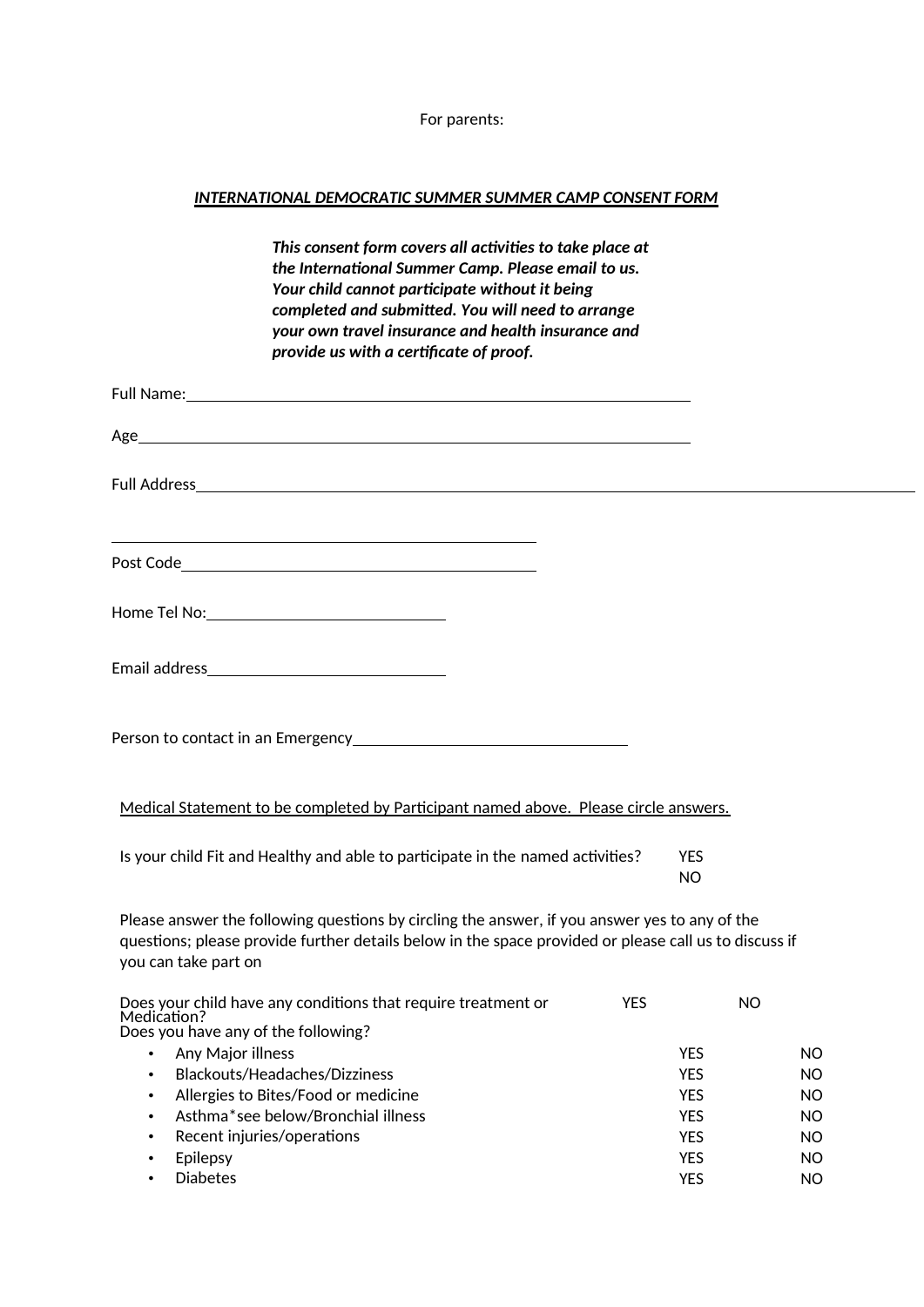| $\bullet$ | Heart complaints                          | YFS        | NO. |
|-----------|-------------------------------------------|------------|-----|
| $\bullet$ | Back/Neck complaints                      | <b>YFS</b> | NO. |
|           | • Food Allergies ** see below/            | <b>YFS</b> | NO. |
|           | • Learning disabilities                   | <b>YFS</b> | NO. |
| $\bullet$ | <b>Physical disabilities</b><br>Any other | <b>YFS</b> | NO. |

Please note that if you have any allergies or any recent neck or back injuries, please let us know here:

\*Please note that we cannot allow participants with Asthma to participate if they are not carrying an inhaler with them in the event they may need it.

Any other information on medical conditions and food allergies please add here:

Do you have any special dietary needs, for example are you vegetarian or vegan?

**Emergency telephone numbers: 0641332376/0687369685**

 $\overline{a}$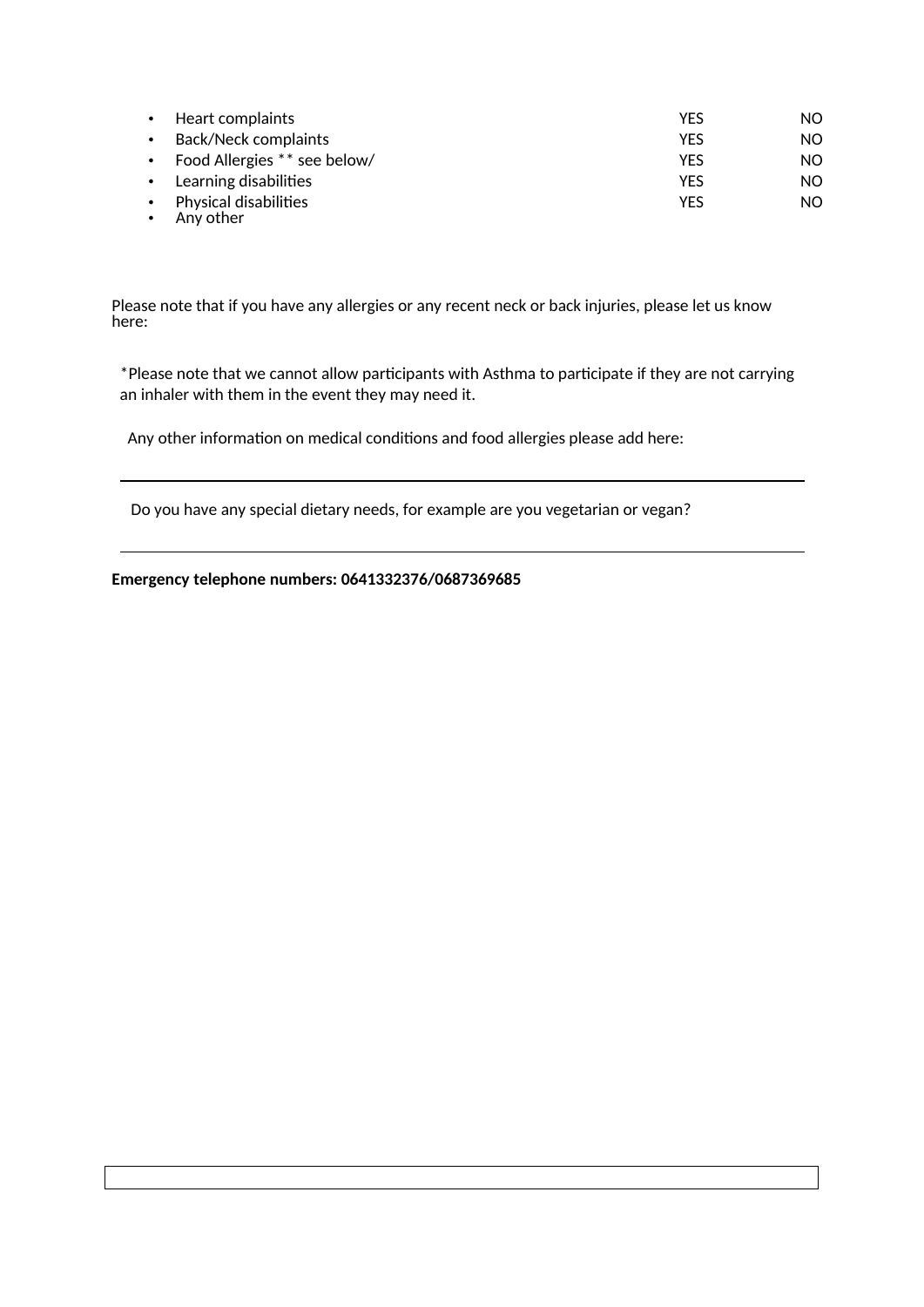| Fiche d'urgence à remplir par les parents à l'intention des médecins urgentistes *                                                                                                                                                                                                |  |  |  |  |  |
|-----------------------------------------------------------------------------------------------------------------------------------------------------------------------------------------------------------------------------------------------------------------------------------|--|--|--|--|--|
|                                                                                                                                                                                                                                                                                   |  |  |  |  |  |
|                                                                                                                                                                                                                                                                                   |  |  |  |  |  |
|                                                                                                                                                                                                                                                                                   |  |  |  |  |  |
|                                                                                                                                                                                                                                                                                   |  |  |  |  |  |
|                                                                                                                                                                                                                                                                                   |  |  |  |  |  |
|                                                                                                                                                                                                                                                                                   |  |  |  |  |  |
|                                                                                                                                                                                                                                                                                   |  |  |  |  |  |
|                                                                                                                                                                                                                                                                                   |  |  |  |  |  |
| En cas d'accident, l'association s'efforce de prévenir la famille par les moyens les plus rapides.<br>Veuillez faciliter notre tâche en nous donnant au moins un numéro de téléphone :                                                                                            |  |  |  |  |  |
|                                                                                                                                                                                                                                                                                   |  |  |  |  |  |
|                                                                                                                                                                                                                                                                                   |  |  |  |  |  |
|                                                                                                                                                                                                                                                                                   |  |  |  |  |  |
| 4. Nom et n° de téléphone d'une personne susceptible de vous prévenir rapidement :                                                                                                                                                                                                |  |  |  |  |  |
|                                                                                                                                                                                                                                                                                   |  |  |  |  |  |
| En cas d'urgence, un élève accidenté ou malade est orienté et transporté par les services de secours<br>d'urgence vers l'hôpital le mieux adapté. La famille est immédiatement avertie par nos soins. Un<br>élève mineur ne peut sortir de l'hôpital qu'accompagné de sa famille. |  |  |  |  |  |
|                                                                                                                                                                                                                                                                                   |  |  |  |  |  |
| (pour être efficace, cette vaccination nécessite un rappel tous les 5 ans)                                                                                                                                                                                                        |  |  |  |  |  |
|                                                                                                                                                                                                                                                                                   |  |  |  |  |  |
| Observations particulières que vous jugerez utiles de porter à la connaissance des médecins<br>urgentistes (allergies, traitements en cours, précautions particulières à prendre )                                                                                                |  |  |  |  |  |
|                                                                                                                                                                                                                                                                                   |  |  |  |  |  |
|                                                                                                                                                                                                                                                                                   |  |  |  |  |  |
|                                                                                                                                                                                                                                                                                   |  |  |  |  |  |
| * Document non confidentiel à remplir par les familles. Si vous souhaitez transmettre des<br>informations confidentielles, vous pouvez le faire sous enveloppe fermée à l'intention des médecins<br>urgentistes.                                                                  |  |  |  |  |  |
|                                                                                                                                                                                                                                                                                   |  |  |  |  |  |

**Emergency telephone numbers: 0641332376/0687369685**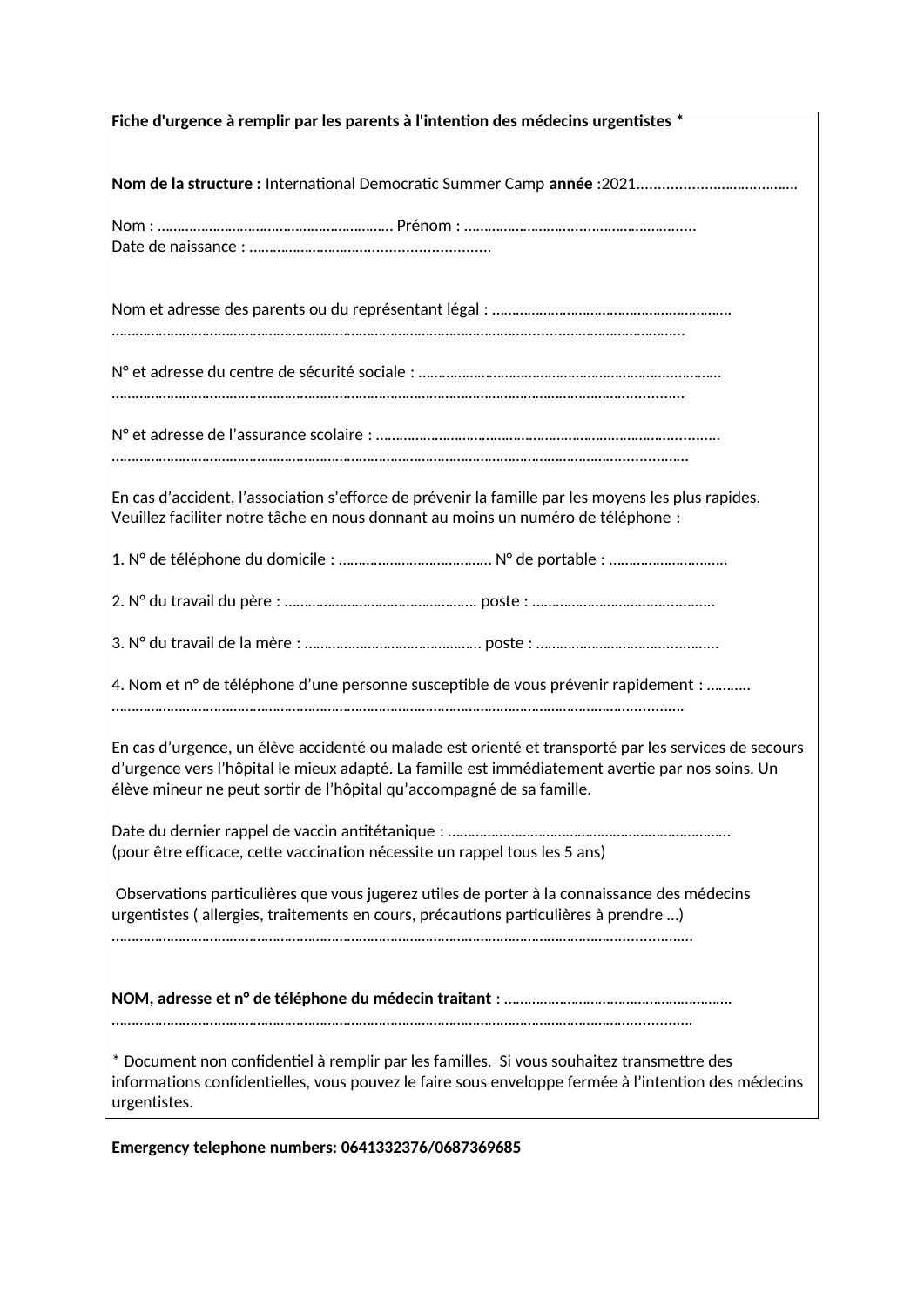### **Acknowledgement of Risk, Waiver, and Release of Liability**

Upon completing registration each year, parents are asked to sign the form below.

I understand and acknowledge that participation in the camps, events, or programs operated or conducted by the International Democratic Summer Camp including all of its activities and the use of its facilities and equipment, involves an inherent and unavoidable risk of injuries, harm, and loss. I understand that although the Camp takes precautions to provide proper organization, supervision, and equipment, it is impossible for the Camp to guarantee absolute safety. I understand there are numerous risks associated with participating in the Camp's activities, including, but not limited to, the use of playgrounds, swimming pool, river activities, the beach, craft activities/projects, and baking activities. Equipment used in activities may break, fail, or malfunction and cause injury. Some of the equipment used in activities may cause injuries even when used as intended. These are some, but not all, of the risks inherent in Camp activities; a complete listing of inherent risks is not possible and some risks cannot be anticipated.

I authorize the child/children named in this registration to participate in the camps and all activities operated by the Camp, both on and off site. On my own behalf and on behalf of the child/children named in this registration, I ACKNOWLEDGE THE RISKS associated with participation in the Camp and expressly and voluntarily assume the risks of participation in the camps and activities operated by the Camp and HEREBY WAIVE AND RELEASE ALL CLAIMS, DEMANDS, ACTIONS, CAUSES OF ACTION, COSTS, LOSSES, EXPENSES AND LIABILITIES ("CLAIMS") (WHETHER ON BEHALF OF THE CHILD/CHILDREN NAMED IN THIS REGISTRATION OR FOR MY OWN BENEFIT) AGAINST THE CAMP (INCLUDING ITS STAFF, EMPLOYEES, AND AGENTS) THAT MAY ARISE FROM INJURIES, HARM OR LOSS RESULTING FROM PARTICIPATION IN THE CAMPS AND ACTIVITIES OPERATED BY THE CAMP, INCLUDING (WITHOUT LIMITATION) ANY CLAIMS ALLEGING NEGLIGENCE BY THE CAMP (INCLUDING ITS STAFF AND THE OWNERS OF THE PROPERTY), to the fullest extent allowed under the laws of France. If any aspect of this waiver is deemed to be invalid, I acknowledge that the remainder of the agreement will continue to have full force and effect. If my agreement on behalf of my child/children to release their Claims against the Camp is deemed invalid for any reason, I agree to indemnify, defend and hold the Camp harmless in connection with any Claims arising out of my child's/children's participation in the camps, programs, events and activities operated by the Camp, including payment of reasonable defence costs incurred by the Camp.

I hereby authorize the staff of the Camp to act according to their best judgment in any situation requiring medical attention for the child/children named in this registration. I understand that it is my responsibility to provide medical insurance coverage for the child/children named in this registration while they are attending camps operated by the Camp and to provide accurate and complete medical information.

## **I acknowledge my risk, and hereby sign a waiver and release of liability towards the organisers of the camp.**

**Signature:**

**Print Name** 

Date:

**INTERNATIONAL DEMOCRATIC SUMMER CAMP PHOTO/VIDEO/INTERVIEW CONSENT**